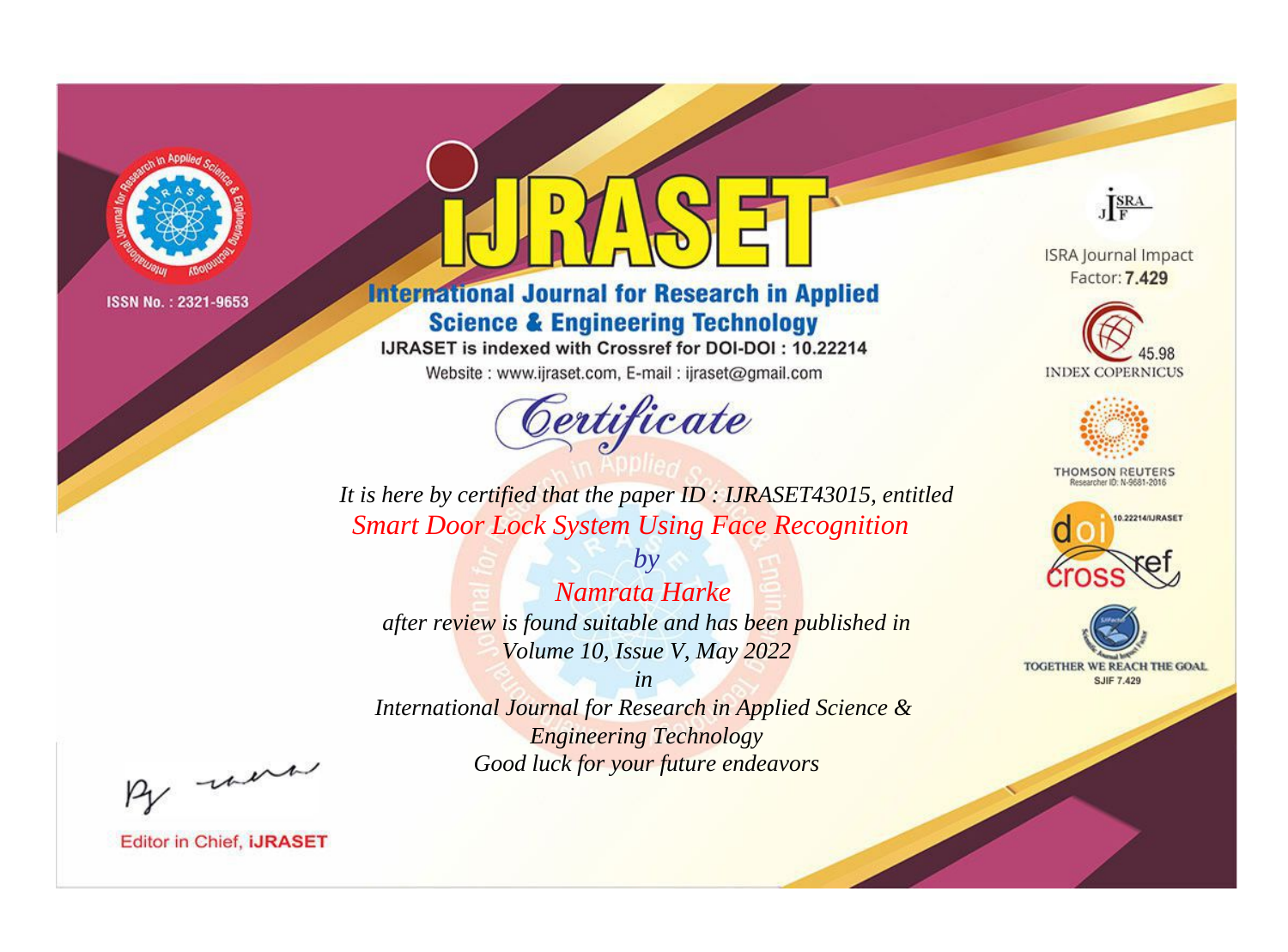

# **International Journal for Research in Applied Science & Engineering Technology**

IJRASET is indexed with Crossref for DOI-DOI: 10.22214

Website: www.ijraset.com, E-mail: ijraset@gmail.com



JERA

**ISRA Journal Impact** Factor: 7.429





**THOMSON REUTERS** 



TOGETHER WE REACH THE GOAL **SJIF 7.429** 

*It is here by certified that the paper ID : IJRASET43015, entitled Smart Door Lock System Using Face Recognition*

*Aishwarya Patil after review is found suitable and has been published in Volume 10, Issue V, May 2022*

*by*

*in* 

*International Journal for Research in Applied Science & Engineering Technology Good luck for your future endeavors*

By morn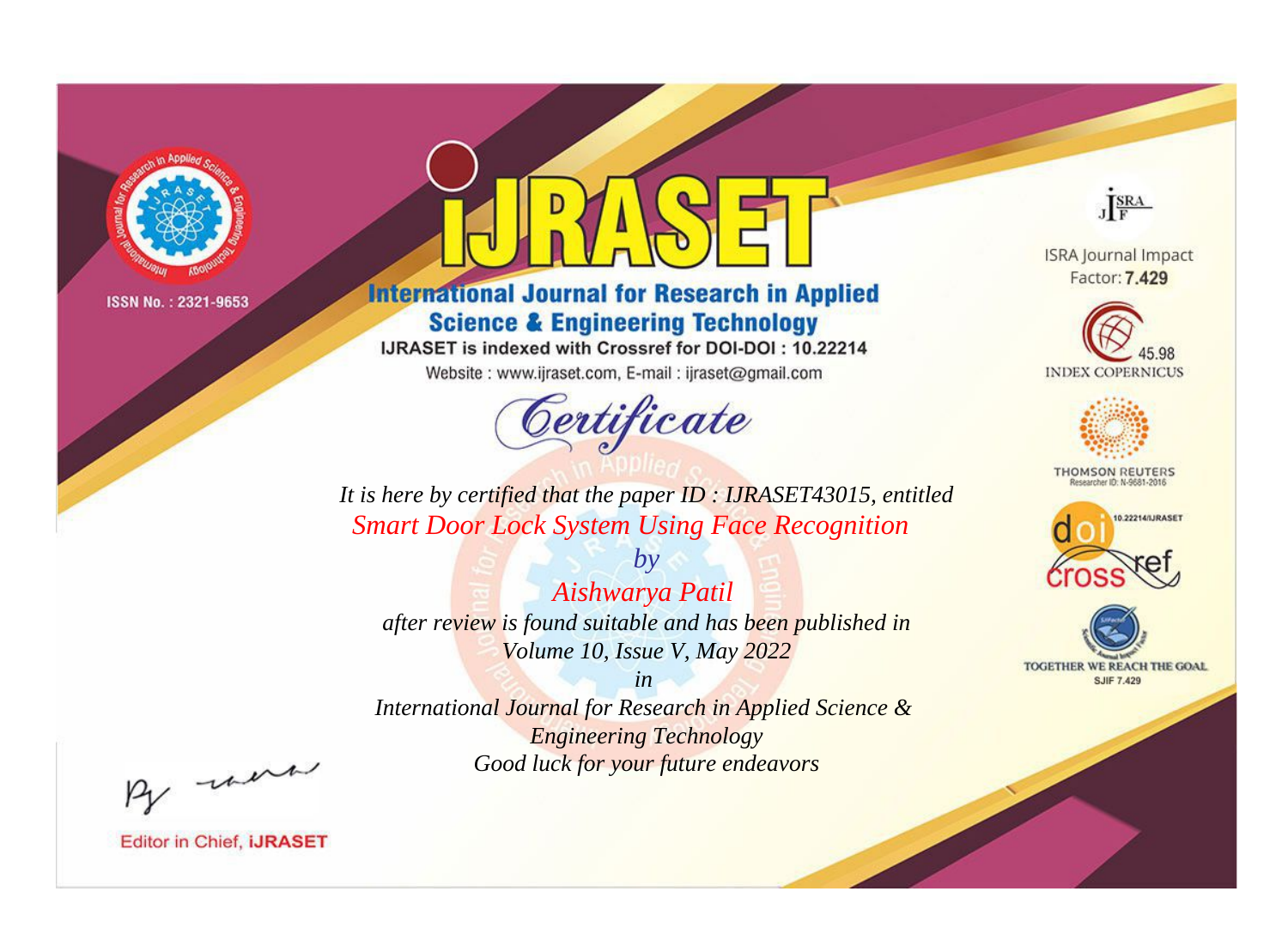

# **International Journal for Research in Applied Science & Engineering Technology**

IJRASET is indexed with Crossref for DOI-DOI: 10.22214

Website: www.ijraset.com, E-mail: ijraset@gmail.com



JERA

**ISRA Journal Impact** Factor: 7.429





**THOMSON REUTERS** 



TOGETHER WE REACH THE GOAL **SJIF 7.429** 

*It is here by certified that the paper ID : IJRASET43015, entitled Smart Door Lock System Using Face Recognition*

*by Yash Nimbalkar after review is found suitable and has been published in Volume 10, Issue V, May 2022*

*in* 

*International Journal for Research in Applied Science & Engineering Technology Good luck for your future endeavors*

By morn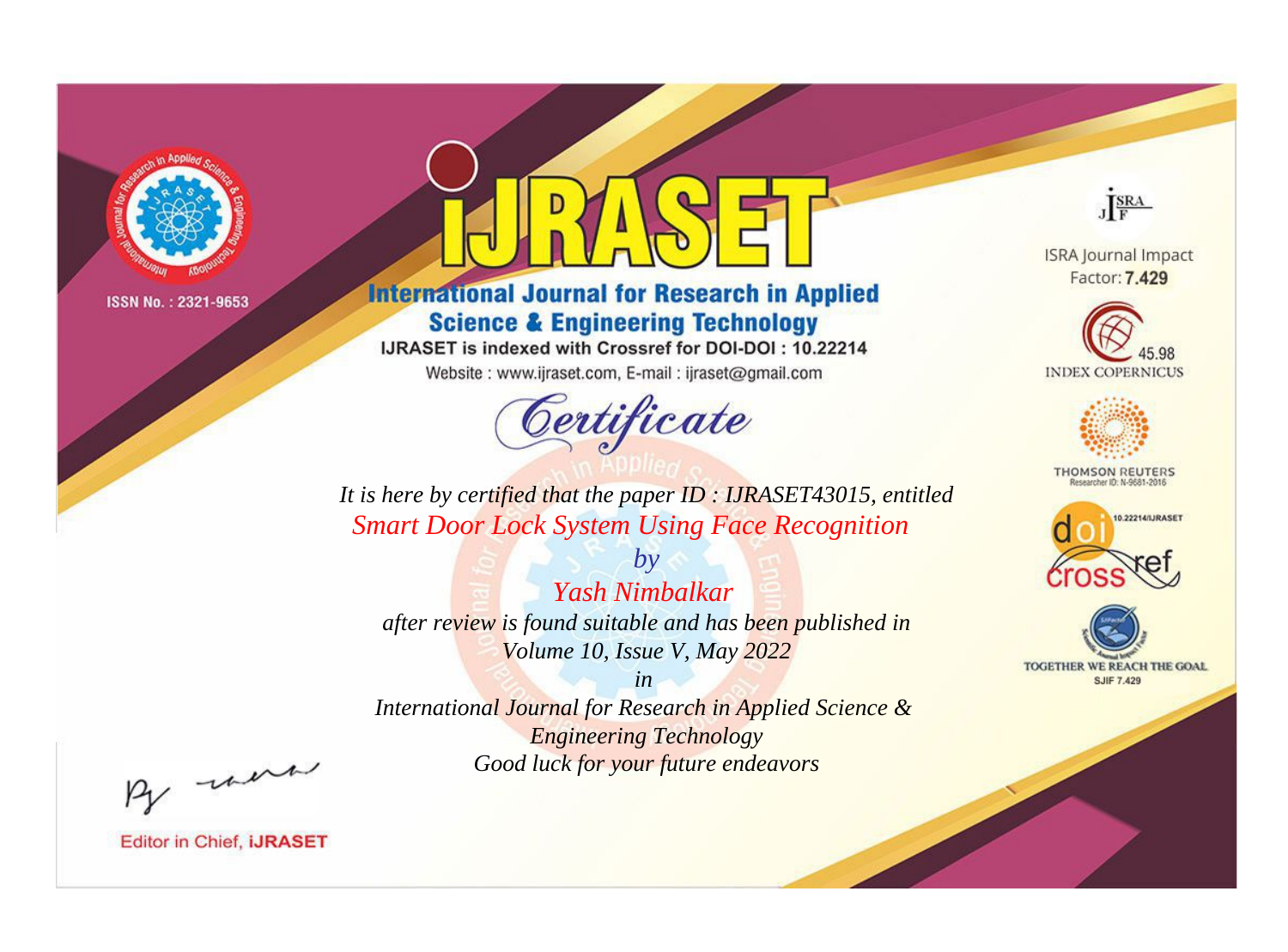

# **International Journal for Research in Applied Science & Engineering Technology**

IJRASET is indexed with Crossref for DOI-DOI: 10.22214

Website: www.ijraset.com, E-mail: ijraset@gmail.com



JERA

**ISRA Journal Impact** Factor: 7.429





**THOMSON REUTERS** 



TOGETHER WE REACH THE GOAL **SJIF 7.429** 

*It is here by certified that the paper ID : IJRASET43015, entitled Smart Door Lock System Using Face Recognition*

*Sandesh Khore after review is found suitable and has been published in Volume 10, Issue V, May 2022*

*by*

*in* 

*International Journal for Research in Applied Science & Engineering Technology Good luck for your future endeavors*

By morn